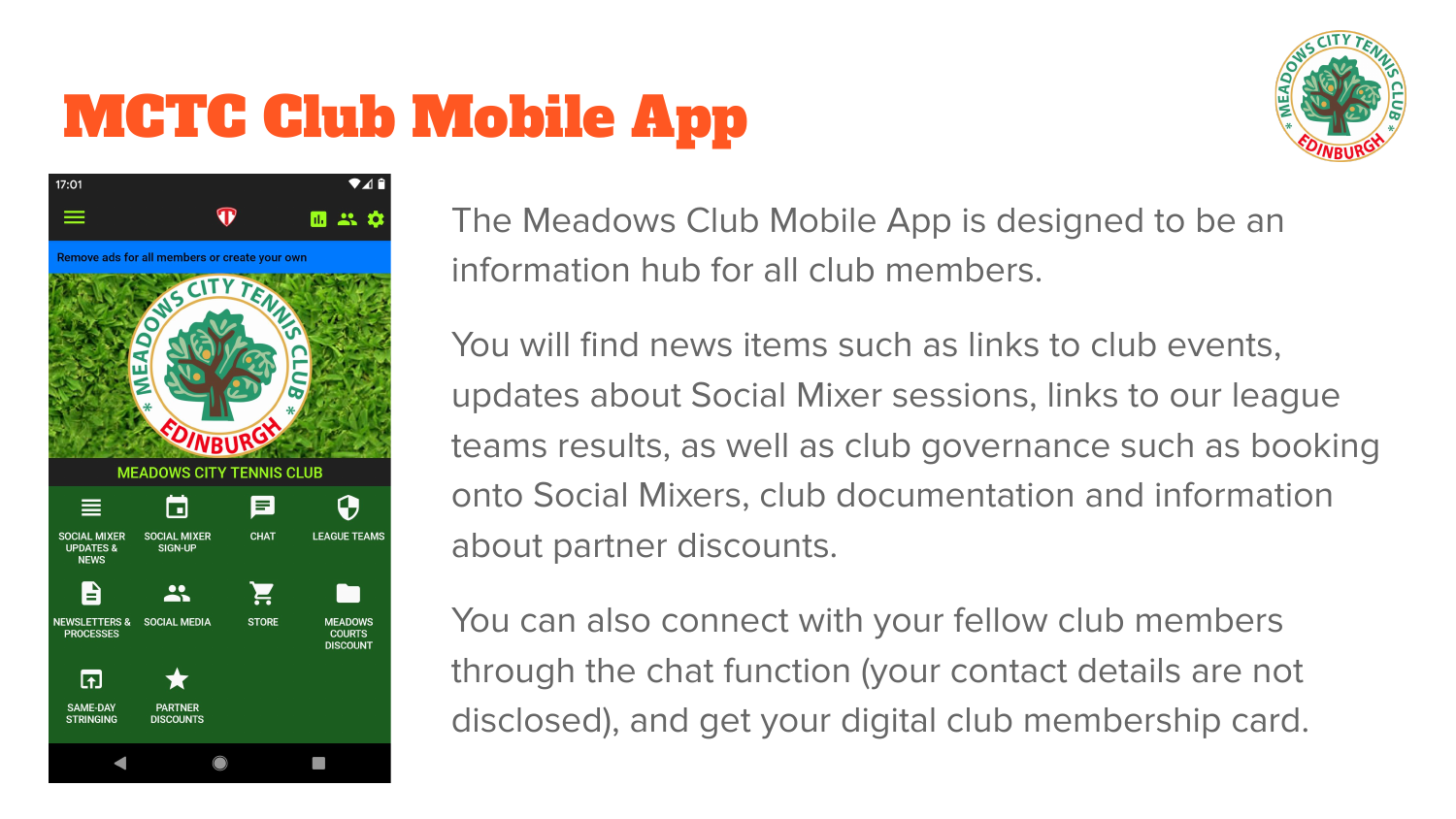## How To Get The App





- 1. Search in Apple App Store or Google Play Store for "Stack Team App", and download
- 2. Sign-up to Stack Team App. You'll be sent an e-mail to activate your account.
- 3. Log-in, then search for "Meadows City Tennis Club", and request to become a member. Approval will be pretty quick

#### **Web Based Version**

For those who prefer a web based experience, rather than the app, you can get this too. Head to<https://meadowscitytennisclub.teamapp.com/>and follow the sign-up process. All the information published to the app will be mirrored on this site.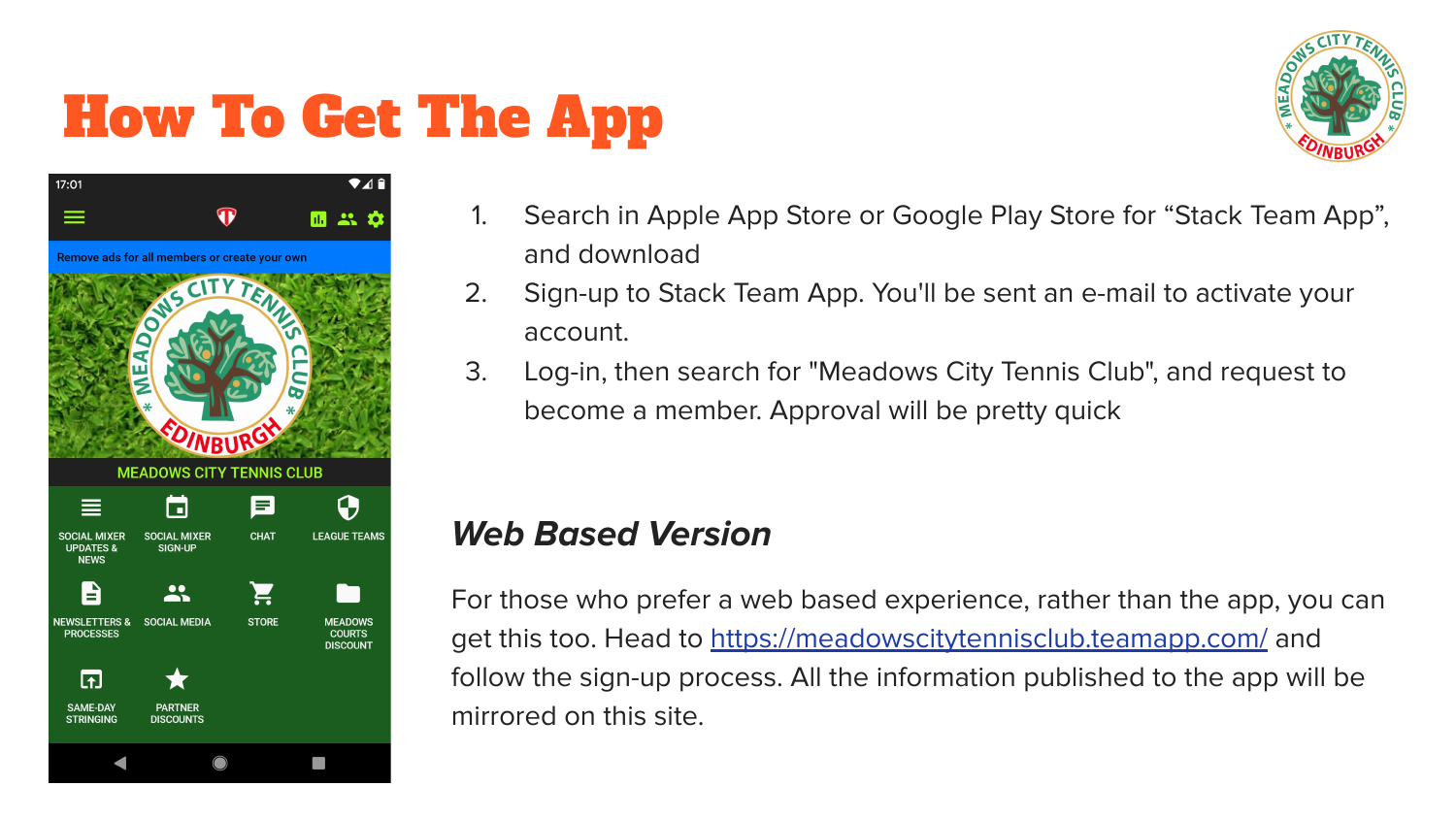# Sign-Up for Club Mixers & Events





The mobile app has replaced Clubspark as the way we gather sign-ups for our Club Mixers (and other events).

We ask all members to indicate their attendance at Club Mixers. This enables us to ensure we are not over-booking courts. It's a simple process:

- Tap the "Social Mixer Signup" button
- Tap the session you wish to attend
- Tap "Yes"

That's it! The Web Based version follows the same approach.

If there are changes to sessions (e.g. due to bad weather), these will appear in the Social Mixer news section, and you will receive a push notification (or email if you prefer - you choose in your settings).